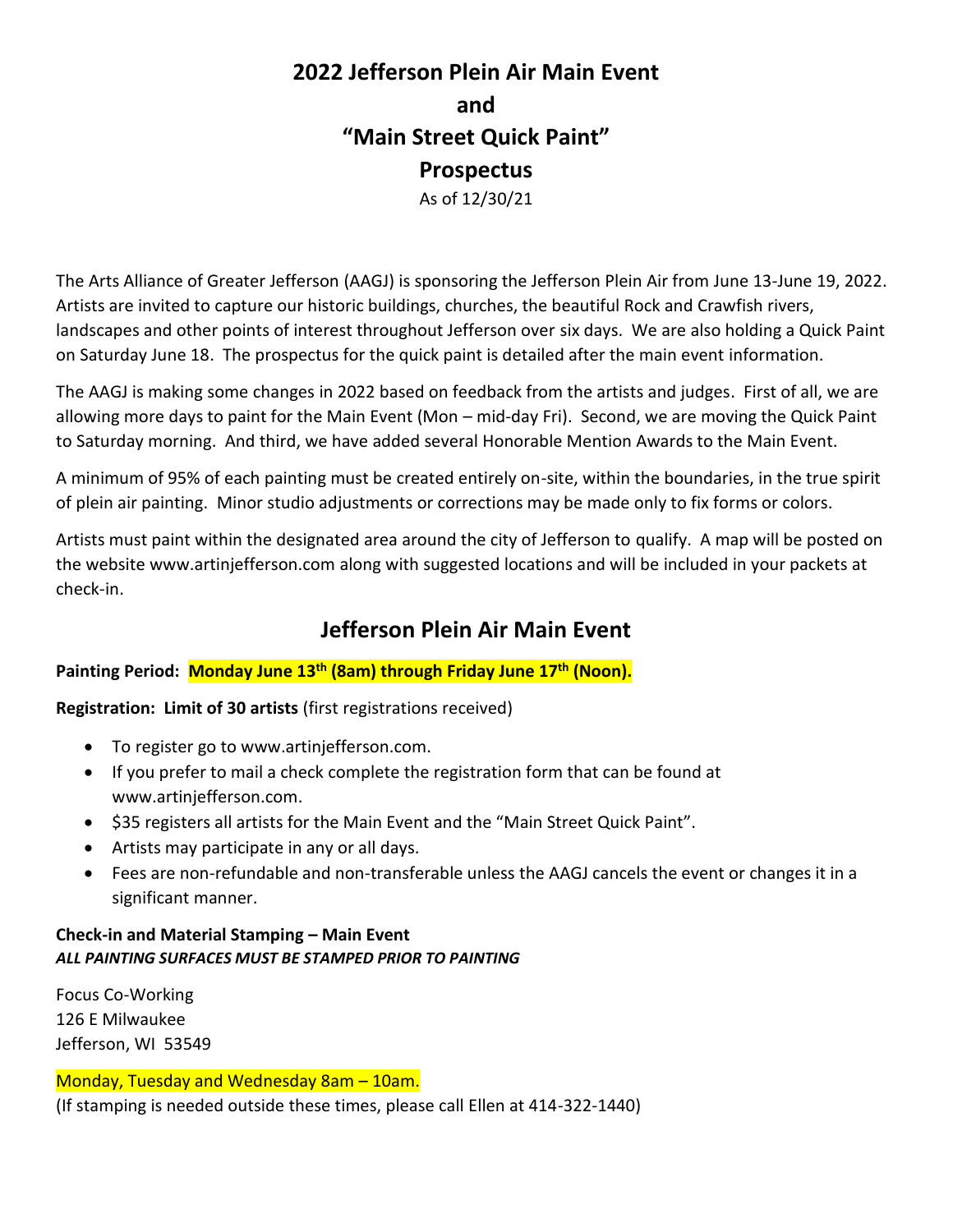#### **Materials:**

- Media may include oils, acrylics, watercolors, pastels, gouache, ink and pencil
- For dark colored materials, paint a white patch on the back to provide a legible stamping area
- Each artist may submit three (3) paintings (1 small and 2 large, 2 small and 1 large or 3 small)
- Maximum material sizes:
	- $\circ$  Small paintings: 154 square inches or less (length X width = sq inches)
	- o Large paintings: no more than 320 square inches
	- o Maximum frame width: 4 ¼ inches
	- o Maximum mat width: 4 inches

#### **Painting Submission:**

Submissions will be accepted **Friday from Noon to 2pm**

The Woolen Mills The Jefferson Area Business Center 222 S Wisconsin Dr Jefferson, WI 53549

- Each artist may submit three (3) paintings (1 small and 2 large, 2 small and 1 large or 3 small)
- All paintings must be stamped by AAGJ, with the stamp visible on the back of each painting
- Paintings must be appropriately framed and **wired** for hanging
- We reserve the right to refuse any paintings that are improperly framed including: wrapped canvases, stained mats, alligator hangers, wet painted edges, or those without wire will be refused.

#### **Painting Prices:**

Paintings will be sold at the price selected by the artist and indicated on the painting submission form. Price changes will not be allowed after painting submission. Any manual price changes found on title cards will result in the removal of the corresponding painting from the exhibit.

#### **Commissions:**

The Arts Alliance of Greater Jefferson will retain a 35% commission on all painting sales.

Artist's payments will be mailed to the address provided at registration within two weeks following the sale.

# **Off-easel and Post-Exhibit Sales:**

Please respect the substantial volunteer effort to coordinate the event by not selling off-easel during the event and paying a 10% finder's fee on post-exhibit sales made payable to the Arts Alliance of Greater Jefferson.

# **Replacement Paintings**

If one of your paintings sells, we will call you to see if you would like to bring in a replacement painting to hang during the remainder of the sale. The painting must have been stamped and completed during the painting time period. Bring your replacement painting and Painting Submission form to the Sales Desk at Woolen Mills for assistance in getting a title card and hanging the painting.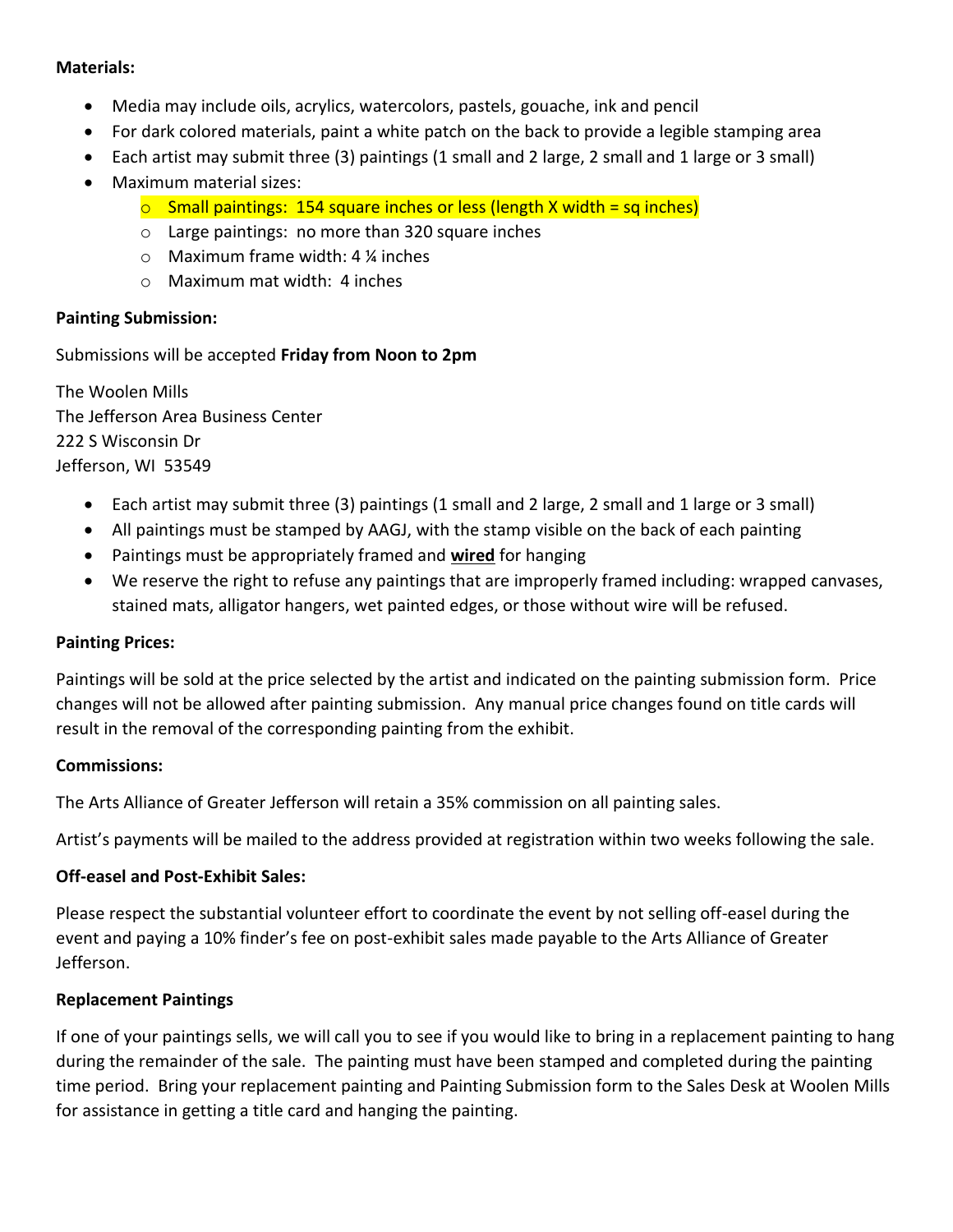# **Judges**

A panel of judges will judge the exhibit on Saturday June 19th from 11:00am to 12:30pm at the Woolen Mills.

#### **Awards**

The AAGJ plans to award \$3300 in prize money for the Main Event:

- Best of Show Purchase Award \$1200
- Second Place \$700
- Third Place \$500
- Fourth Place \$300
- Honorable Mention \$100
- Honorable Mention \$100
- Honorable Mention \$100

An artist may only win one of the above awards. In addition:

• Artists Choice \$300

#### **Venue**

The submitted paintings will be displayed at the Woolen Mills 222 S Wisconsin Dr. Jefferson, WI 53549. All artists are asked to come to the venue at 12:30pm on Saturday to view all paintings and submit a ballot for the Artist Choice Award. The Awards Presentation will begin at 1:00pm. The gallery will be open for sales on Saturday until 5pm and Sunday from 11am – 4pm. The Public is invited to the Awards Presentation at 1:00pm.

#### **Pick-up**

ALL unsold paintings must be picked up **Sunday June 19th from 4pm – 6pm** at the Woolen Mills. Abandoned paintings will become the property of the Arts Alliance of Greater Jefferson.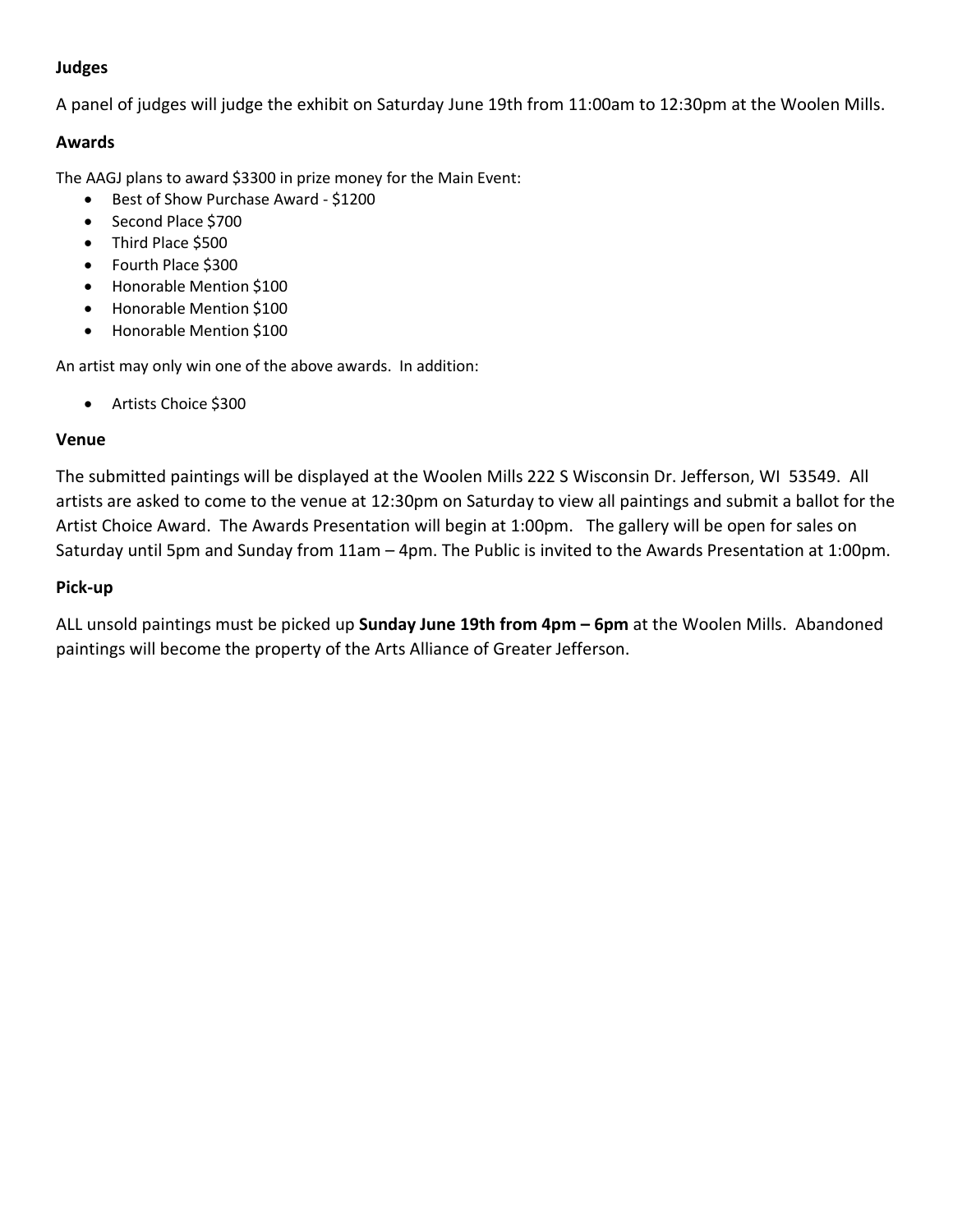# "Main Street Quick Paint" Saturday, June 18<sup>th</sup>, 2022

Presented by the Arts Alliance of Greater Jefferson in conjunction with the 2022 Jefferson Plein Air

**Please pay close attention to the changes for the Quick Paint (QP) this year. In summary, the QP will occur on Saturday morning with only two hours to paint. Submission will be at the Rotary Park Bandshell. Artists are requested to bring an easel for the painting to be displayed on. You must still complete a submission form. Once we check your form you will be asked to fill out a title card and then place your painting on your easel in the designated area. Judging will take place immediately after submission and judges will place the ribbons after all paintings are judged. The sale of the QP paintings will start at Rotary Park following the judging until 12:30pm. We strongly encourage the artists to stay during this sale. At 12:30pm any unsold QP paintings will be moved to the Woolen Mills and will remain in the gallery until Sunday 4 PM. We would appreciate the artists assist by moving their unsold painting and easel. At the Woolen Mills you will be directed where to place your QP.** 

**Painting Period: Saturday June 18th from 8:00am to 10:00am**. This has been shortened to 2 hours.

#### **Registration: Limit of 30 artists - Artists are automatically registered when fee is paid for Main Event**

• To be included in the Quick Paint, artists must check-in and have material stamped separate from main event.

**Check-in and Material Stamping – Main Street Quick Paint** *ALL PAINTING SURFACES MUST BE STAMPED PRIOR TO PAINTING* **Saturday June 18th from 7:30am – 8:00am**

Focus Co-Working 126 E Milwaukee Jefferson, WI 53549

#### **Painting Guidelines**

- **Painting must take place between 8:00am and 10:00am.**
- Each artist may submit (1) small painting with **material size 154 square inches or under**.
- Artists must paint within a designated area. A map will be posted on the website [www.artinjefferson.com](http://www.artinjefferson.com/) and will be included in your check in packets.
- See all other guidelines in Main Event Prospectus regarding materials and framing.
- Painting materials MUST be stamped prior to starting to paint as listed above.

#### **Painting Submission**

Submission for the Quick Paint is **between 10:00am - 10:30pm on Saturday June 18th at:**

Rotary Park Bandshell 301 S Gardner Ave Jefferson, WI 53549

Only one painting may be submitted. (How are you planning on doing the title cards?)